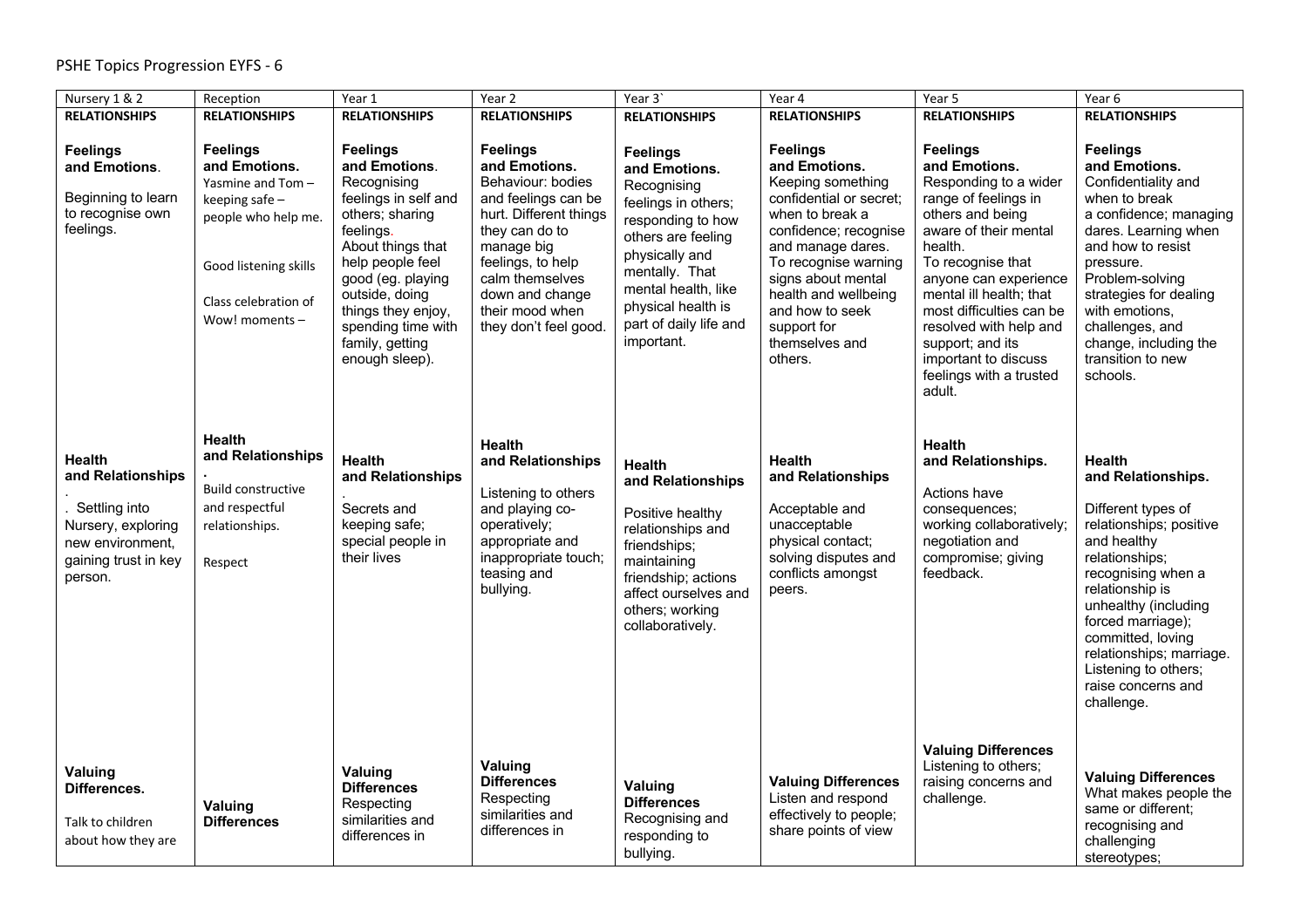## PSHE Topics Progression EYFS - 6

| similar to and<br>different from             | GR8ASUR-                                     | others; sharing<br>views                     | others; sharing<br>views and ideas.          |                                              |                                              |                                                | discrimination and<br>bullying.                     |
|----------------------------------------------|----------------------------------------------|----------------------------------------------|----------------------------------------------|----------------------------------------------|----------------------------------------------|------------------------------------------------|-----------------------------------------------------|
| others.                                      | GR8 M8                                       |                                              | How to respond to                            |                                              |                                              |                                                |                                                     |
|                                              |                                              |                                              | others.                                      |                                              |                                              |                                                |                                                     |
|                                              |                                              |                                              |                                              |                                              |                                              |                                                |                                                     |
|                                              |                                              |                                              |                                              |                                              |                                              |                                                |                                                     |
|                                              |                                              |                                              |                                              |                                              |                                              |                                                |                                                     |
|                                              |                                              |                                              |                                              |                                              |                                              |                                                |                                                     |
|                                              |                                              |                                              |                                              |                                              |                                              |                                                |                                                     |
|                                              |                                              |                                              |                                              |                                              |                                              |                                                |                                                     |
| <b>LIVING IN THE</b><br><b>WIDER WORLD</b>   | <b>LIVING IN THE</b><br><b>WIDER WORLD</b>   | <b>LIVING IN THE</b><br><b>WIDER WORLD</b>   | <b>LIVING IN THE WIDER</b><br><b>WORLD</b>   | <b>LIVING IN THE WIDER</b><br><b>WORLD</b>   | <b>LIVING IN THE WIDER</b><br><b>WORLD</b>   | <b>LIVING IN THE WIDER</b><br><b>WORLD</b>     | <b>LIVING IN THE WIDER</b><br><b>WORLD</b>          |
| <b>Rights and</b><br><b>Responsibilities</b> | <b>Rights and</b><br><b>Responsibilities</b> | <b>Rights and</b><br><b>Responsibilities</b> | <b>Rights and</b><br><b>Responsibilities</b> | <b>Rights and</b><br><b>Responsibilities</b> | <b>Rights and</b><br><b>Responsibilities</b> | <b>Rights and</b><br><b>Responsibilities</b>   | <b>Rights and</b><br><b>Responsibilities</b>        |
|                                              |                                              |                                              |                                              |                                              |                                              |                                                |                                                     |
| Learning the Nursery<br>rules and            | Zones of<br>Regulation -                     | Group and class<br>rules; everybody is       | Group and class<br>rules; respecting         | Discuss and debate<br>health and wellbeing   | Discuss and debate<br>health and wellbeing   | Discuss and debate<br>health and wellbeing     | Discuss and debate<br>health and wellbeing          |
| boundaries.                                  | expressing feelings                          | unique in some                               | their own and                                | issues - who keeps<br>you healthy and        | issues. Appreciating                         | issues.<br>Rules and laws;                     | issues. Human rights;                               |
|                                              | of themselves and<br>considering others.     | ways and the same<br>in others.              | others' needs;<br>groups and                 | safe. Being a part of                        | difference and<br>diversity in the UK        | changing rules and                             | the rights of child,<br>cultural practices and      |
|                                              |                                              |                                              | communities they                             | the community and<br>who works in the        | and around the world.                        | laws; anti-social<br>behaviour; respecting     | British law. Being part<br>of a community; groups   |
|                                              |                                              |                                              | belong to; people<br>who work in the         | community.                                   |                                              | and resolving<br>differences.                  | that support                                        |
|                                              |                                              |                                              | community; getting                           |                                              |                                              | Different rights;                              | communities. Being<br>critical of what is in the    |
|                                              |                                              |                                              | help in an<br>emergency.                     |                                              |                                              | responsibilities and<br>duties.                | media and what they<br>forward to others.           |
|                                              |                                              |                                              |                                              |                                              |                                              |                                                |                                                     |
|                                              | <b>Environment</b>                           | <b>Environment</b>                           | <b>Environment</b>                           | <b>Environment</b><br>Ways of carrying out   | <b>Environment</b><br>Sustainability of the  | <b>Environment</b>                             | <b>Environment</b>                                  |
| <b>Environment</b><br>Engage in              | <mark>??????</mark>                          | Looking after the                            | Looking after the                            | shared                                       | environment across                           | Ways of carrying out                           | Resources can be                                    |
| conversations                                |                                              | local<br>environment. (Sha                   | local<br>environment. (Shar                  | responsibilities for<br>protecting the       | the world.                                   | shared responsibilities<br>for protecting the  | allocated in different<br>ways and that these       |
| around the<br>environment,                   |                                              | red project with                             | ed project with Year                         | environment in                               |                                              | environment and how                            | economic choices affect                             |
| listening to                                 |                                              | Year 2.)                                     | 2.)                                          | school and at home.                          |                                              | everyday choices can<br>affect the environment | individuals, communitie<br>s and the sustainability |
| children's<br>comments and                   |                                              |                                              |                                              |                                              |                                              | (eg. reduce, reuse,                            | of the environment                                  |
| interacting where                            |                                              |                                              |                                              |                                              |                                              | recycle, food choices).                        | across the world.                                   |
| appropriate.                                 |                                              |                                              |                                              | <b>Money</b>                                 |                                              |                                                |                                                     |
|                                              | <b>Money</b>                                 |                                              |                                              |                                              | <b>Money</b>                                 | <b>Money</b>                                   | Money                                               |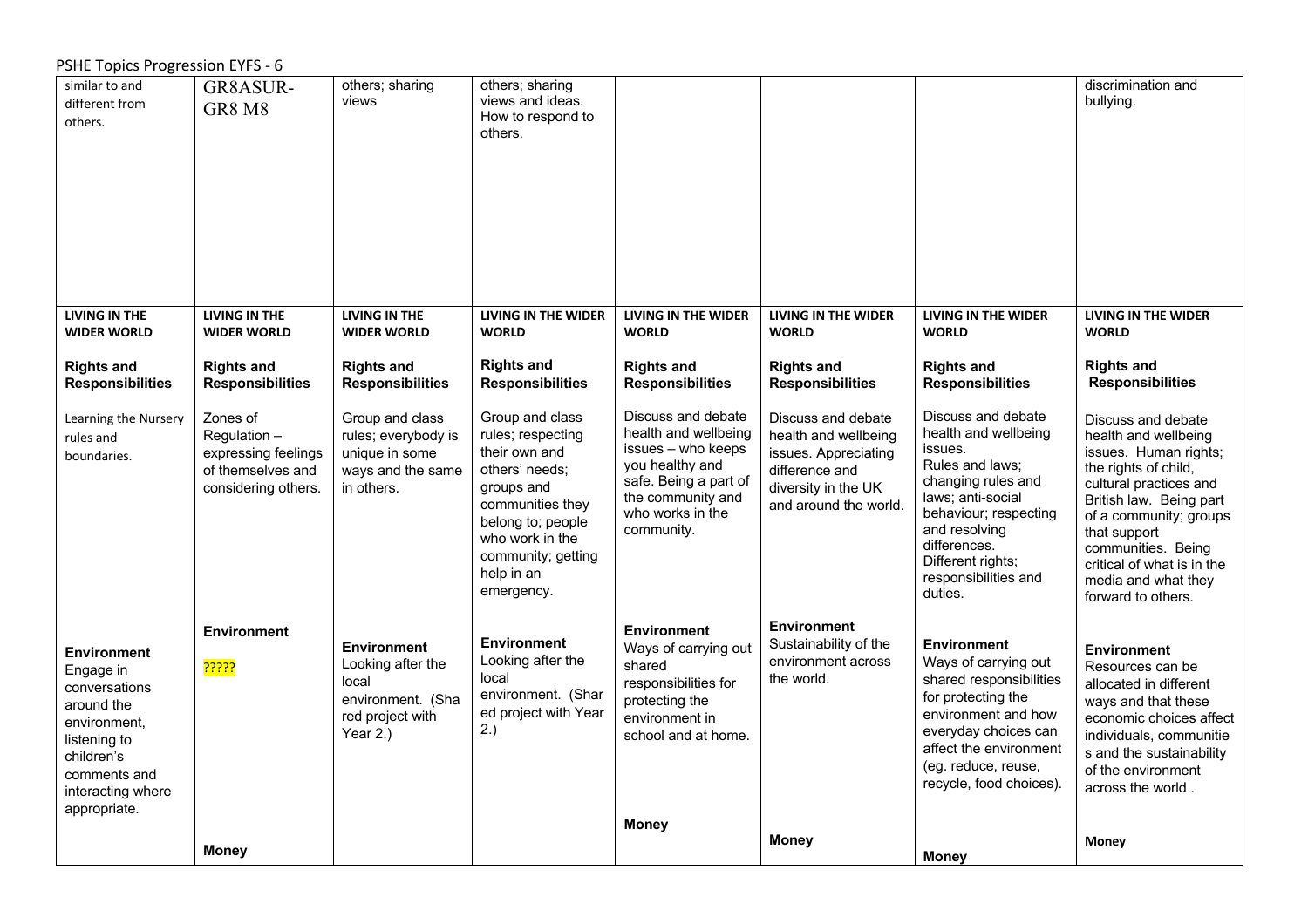PSHE Topics Progression EYFS - 6

| <b>Money</b><br>Introducing money<br>into role play, I.e.,<br>shops, pirates'<br>treasure.                                                              | <mark>?????</mark>                                                                                                                        | <b>Money</b><br>Where money<br>comes from; how<br>to use money;<br>saving and<br>spending money. | <b>Money</b><br>Where money<br>comes from; saving<br>and spending<br>money; making<br>choices; keeping<br>track of money<br>spent/saved                           | Enterprise; what it<br>means; developing<br>skills in enterprise.                                                                                                      | Role of money;<br>managing money<br>(saving and<br>budgeting); what is<br>meant by interest<br>and loan.                                                                   | Importance of finance<br>in people's lives; being<br>a critical consumer;<br>looking after money;<br>interest, loan; debt<br>management of<br>money; tax.                                                                                         | Enterprise; setting up<br>an enterprise<br>How resources are<br>allocated; effects of this<br>on individuals;<br>communities and<br>environment.                                 |
|---------------------------------------------------------------------------------------------------------------------------------------------------------|-------------------------------------------------------------------------------------------------------------------------------------------|--------------------------------------------------------------------------------------------------|-------------------------------------------------------------------------------------------------------------------------------------------------------------------|------------------------------------------------------------------------------------------------------------------------------------------------------------------------|----------------------------------------------------------------------------------------------------------------------------------------------------------------------------|---------------------------------------------------------------------------------------------------------------------------------------------------------------------------------------------------------------------------------------------------|----------------------------------------------------------------------------------------------------------------------------------------------------------------------------------|
| <b>HEALTH AND</b><br><b>WELLBEING</b>                                                                                                                   | <b>HEALTH AND</b><br><b>WELLBEING</b>                                                                                                     | <b>HEALTH AND</b><br><b>WELLBEING</b>                                                            | <b>HEALTH AND</b><br><b>WELLBEING</b>                                                                                                                             | <b>HEALTH AND</b><br><b>WELLBEIENG</b>                                                                                                                                 | <b>HEALTH AND</b><br><b>WELLBEING</b>                                                                                                                                      | <b>HEALTH AND</b><br><b>WELLBEING</b>                                                                                                                                                                                                             | <b>HEALTH AND</b><br><b>WELLBEING</b>                                                                                                                                            |
| <b>Healthy</b><br>Lifestyles.<br>Sun safety and the<br>reasons behind why<br>we need a hat and<br>sunscreen and the<br>importance of<br>drinking water. | <b>Healthy</b><br>Lifestyles.<br>Healthy eating -<br>healthy and<br>unhealthy foods,<br>Discussing and<br>managing basic<br>hygiene skill | <b>Healthy</b><br>Lifestyles.<br>What helps keep<br>bodies healthy;<br>hygiene routines.         | <b>Healthy Lifestyles.</b><br>Healthy choices;<br>different feelings;<br>managing feelings.                                                                       | <b>Healthy Lifestyles</b><br>What makes a<br>balanced diet:<br>opportunities for<br>making own choices<br>with food; what<br>influences their food<br>choices; habits. | <b>Healthy Lifestyles</b><br>What makes a<br>balanced lifestyle and<br>making choices;<br>drugs common to<br>everyday life; hygiene<br>and germs.                          | <b>Healthy Lifestyles</b><br>What positively and<br>negatively affects<br>physical and mental<br>health and wellbeing;<br>making informed<br>choices; benefits of a<br>balanced diet; different<br>influences on food;<br>skills to make choices. | <b>Healthy Lifestyles</b><br>Images in the media<br>and reality; how this<br>can affect how people<br>feel; risks and effects of<br>drugs.                                       |
| Growing and                                                                                                                                             | <b>Growing and</b>                                                                                                                        | <b>Growing and</b>                                                                               | Growing and<br>Changing                                                                                                                                           | <b>Growing and</b>                                                                                                                                                     | Growing and                                                                                                                                                                | <b>Growing and</b><br>Changing                                                                                                                                                                                                                    | <b>Growing and</b>                                                                                                                                                               |
| Changing<br>Learning to manage<br>disputes with peers<br>in a calm and<br>controlled manner,<br>sometimes seeking<br>an adult to support.               | Changing<br>Empathy                                                                                                                       | Changing<br>Change and loss<br>and how it feels.                                                 | Growing; changing<br>and being more<br>independent;<br>correct names for<br>body parts<br>(including external<br>genitalia).<br>Basics of sexual<br>reproduction. | Changing<br>Recognising what<br>they are<br>good at; setting<br>goals. Describing<br>feelings; conflicting<br>feelings and how to<br>manage feelings.                  | Changing<br>Recognising what<br>they are good at;<br>setting goals;<br>changes at<br>puberty. Changes<br>that happen in life<br>and feelings<br>associated with<br>change. | Recognising what they<br>are good at; setting<br>goals;<br>aspirations. Intensity<br>of feelings; managing<br>complex<br>feelings. Coping with<br>change and transition;<br>bereavement and<br>grief.                                             | Changing.<br>Recognising what they<br>are good at; setting<br>goals;<br>aspirations. Changes<br>at puberty); human<br>reproduction; roles and<br>responsibilities of<br>parents. |
|                                                                                                                                                         | <b>Keeping Safe</b>                                                                                                                       |                                                                                                  | <b>Keeping Safe</b>                                                                                                                                               | <b>Keeping Safe</b>                                                                                                                                                    |                                                                                                                                                                            | <b>Keeping Safe</b>                                                                                                                                                                                                                               | <b>Keeping Safe</b><br>Independence,                                                                                                                                             |
| <b>Keeping Safe</b>                                                                                                                                     | E Safety                                                                                                                                  | <b>Keeping Safe</b>                                                                              |                                                                                                                                                                   |                                                                                                                                                                        | <b>Keeping Safe</b>                                                                                                                                                        |                                                                                                                                                                                                                                                   | increased responsibility;                                                                                                                                                        |